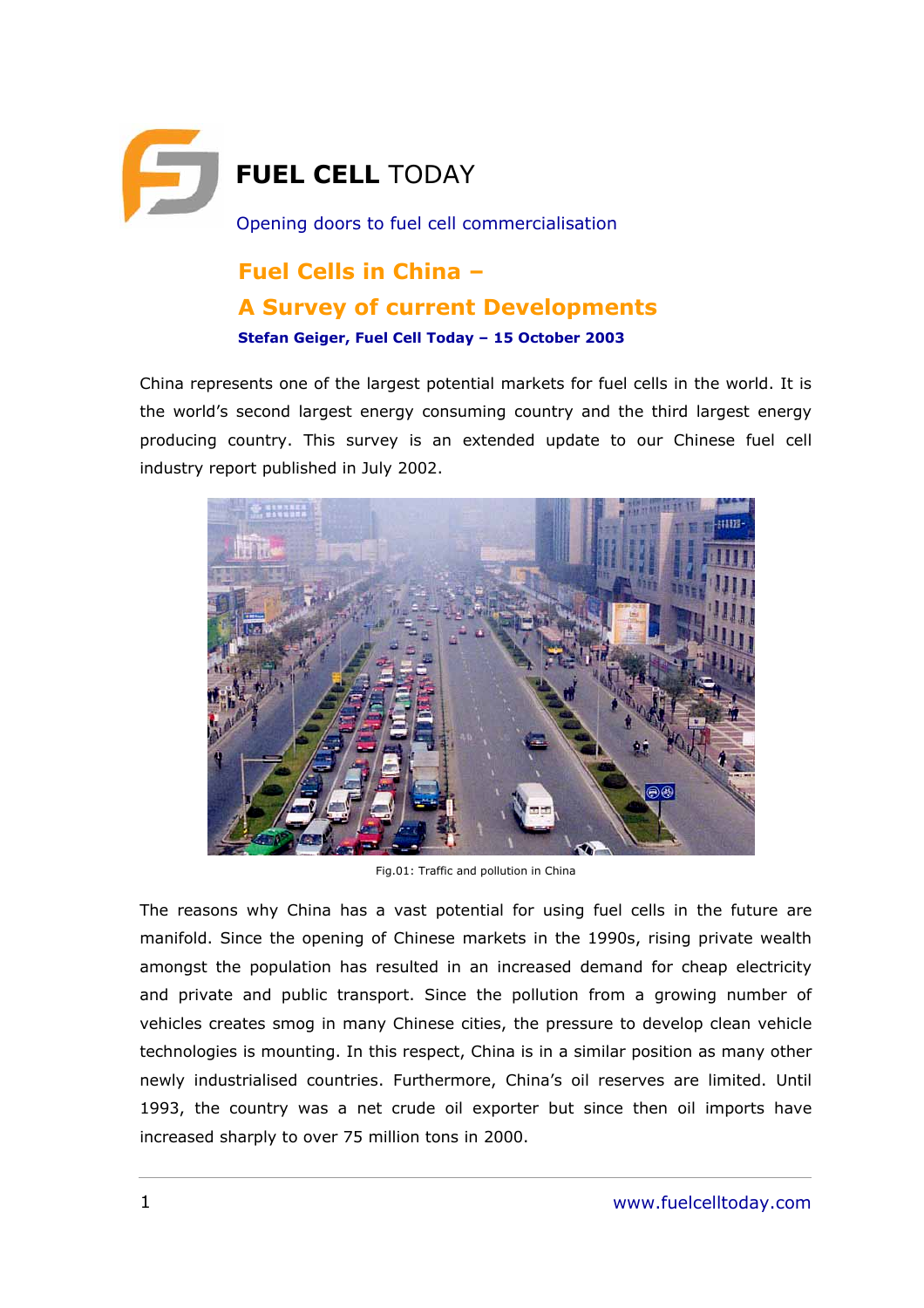Although the countryís efforts in developing fuel cell technology seem far behind the progress made in neighbouring countries such as Japan and Korea, Chinaís fuel cell research activities actually began almost 50 years ago. The **Dalian Institute of Chemical Physics** started working on asbestos membrane alkaline fuel cells for space applications in the 1950s. But not until the 1990s did other research bodies and universities, such as the **Changchun Institute of Applied Chemistry**, finally join in efforts to develop modern fuel cells.

Today, China hosts more than 60 institutions and companies, employing around 350 people working on the technology. As shown in the figure below, most of these organisations are still very much research orientated.



Fig.02: Chinese fuel cell organisations, by type.

So far, the country hasn't seen much private investment in this sector. Up to now, only a handful of private Chinese companies are working on the issue. However, China has seen vast investments from major car and bicycle manufacturers, some of which are already working with local research institutions on fuel cell applications.

As expected, most of the organisations involved in developing and manufacturing prototypes and products are situated in the east of the country, home of most of Chinaís industry. Particularly the Provinces of Beijing and Shanghai count for 60% of all organisations working on fuel cells as indicated in the graph below.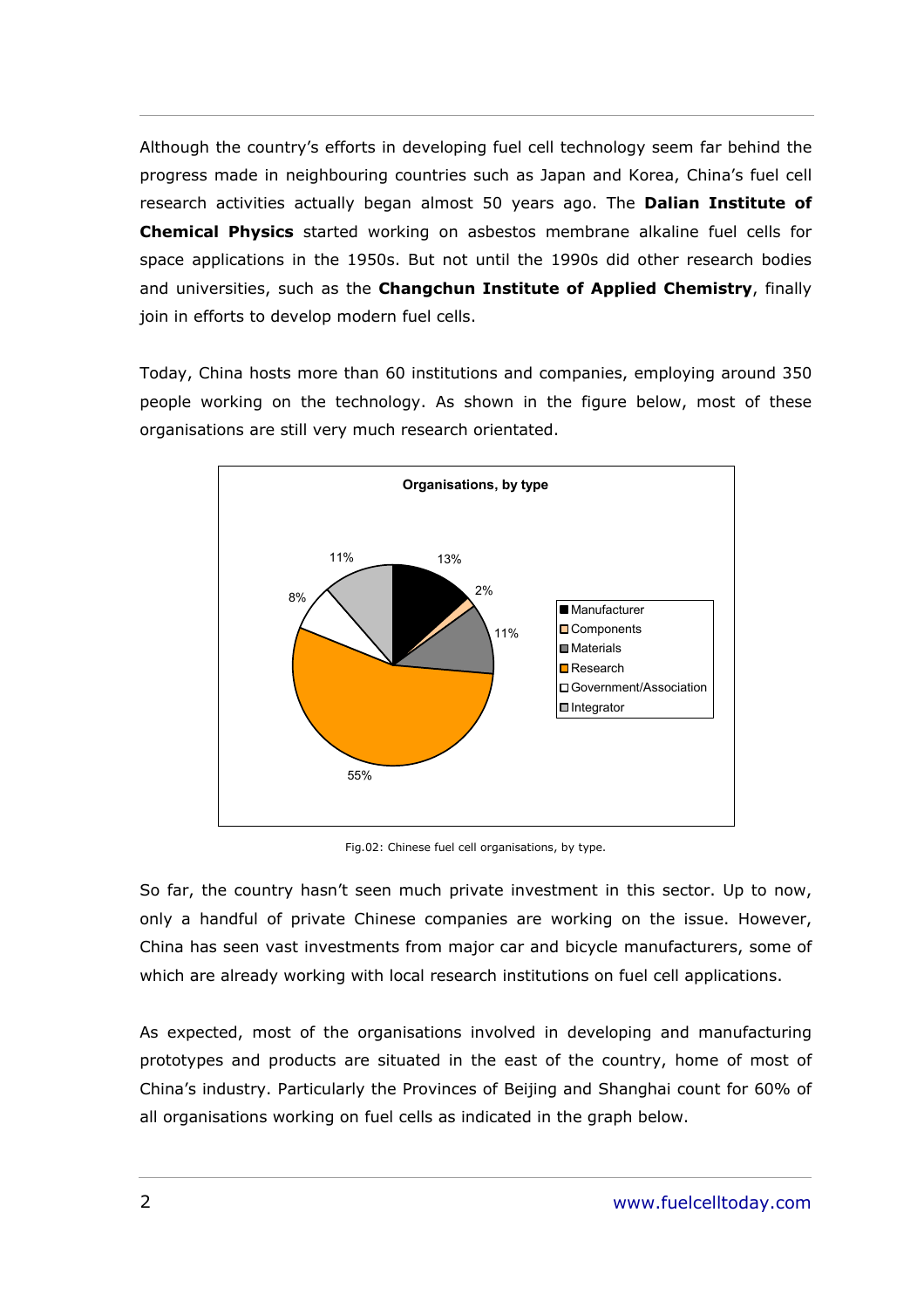

Fig.03: Location of Chinese fuel cell organisations

# **Applications**

At present, transportation is considered to be the most important initial market for fuel cells in China, as the following figure indicates. The market for replacing batteries in electric bicycles is expected to be the earliest market by some, with buses and cars following on.

Electric bicycles are a huge business in China. There are around 400 manufacturers, producing about 2.5 million electric bicycles. This is a sharp rise from the 15,000 units in 1997. This dramatic growth is largely due to legislation banning gasoline fuelled scooters in several major Chinese cities, including Beijing and Shanghai. If fuel cell bikes and scooters can reach price targets, this could be a vast market.

Although some Chinese companies have also started working on small and large stationary fuel cells over recent years, such as the **Dalian Institute of Chemical Physics** (DICP), the first commercial fuel cell power unit to be operated in the country was a 200kW PAFC UTC Fuel Cells, installed in late 2001 at a pig farm in southern China.

On the other hand, the development of portable fuel cells has attracted some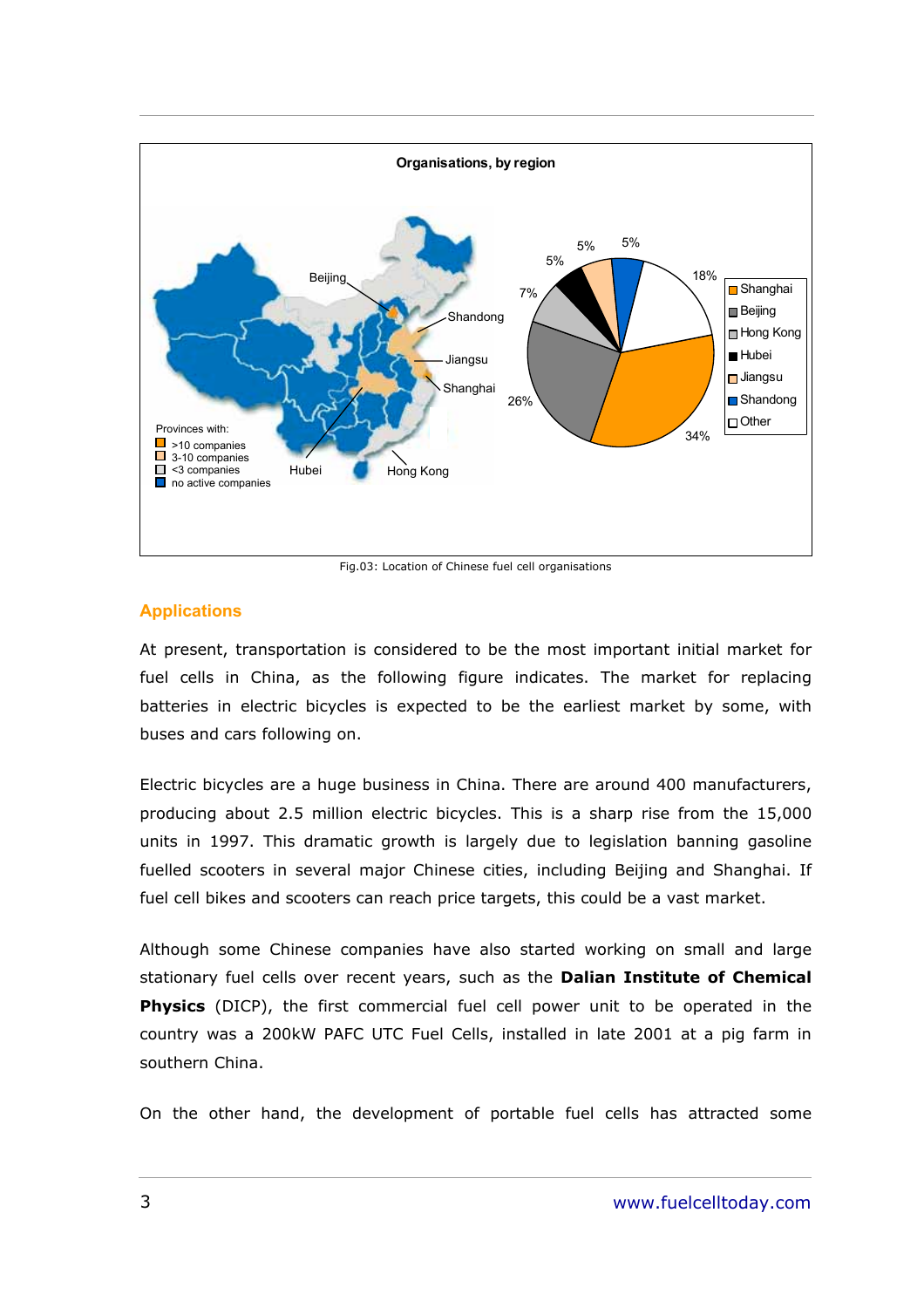conventional battery manufacturers, such as **Fujian Nanping Nanfu Battery** and **BYD Battery** which are doing basic research in this field.



Fig.04: Chinese fuel cell organisations, by focus on application

# **Technology**

Not surprisingly, since most efforts are concentrating on transport applications, the favourite technology amongst Chinese organisations in this field is the **proton exchange membrane fuel cell (PEM)**; a handful of organisations are also working on **hydrogen storage** (mainly metal hydride) and **infrastructure technologies**.

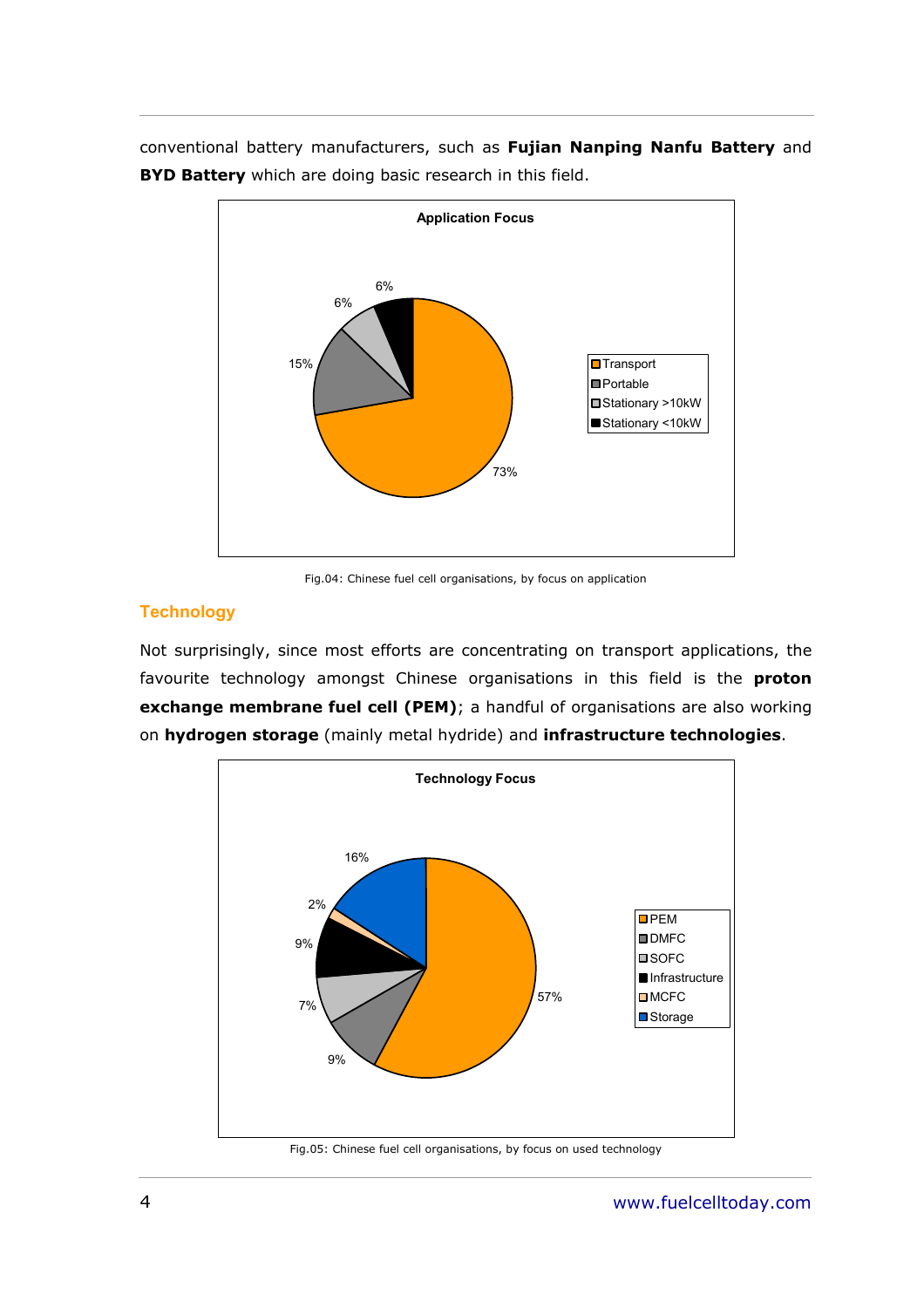#### **Government Activities and Funding**

The Chinese government started to support electric vehicle R&D in the early 1990s, although, until 2000, the focus was mainly on battery technology and electric motors. In the absence of private commercial companies, most of the grantees were universities. Since about 1999, the government has extended the electric vehicle R&D investment towards fuel cell technology as well.

However, compared to government funding efforts in the USA, Canada, Japan or Europe, the spending on fuel cells in China is generally lower but still significant. Furthermore, the money which is spend is not concentrated on the strengths of the Chinese fuel cell industry, but thinly spread on many organisations and over many technologies.

There are two major state technology programmes related to fuel cells and hydrogen research in China and some initiatives and projects, some partly-funded by the government:

The **863 programme** (named after the start date in March 1986) aims to promote the development of information, biological, agricultural, material, environment and energy technologies. During the 10<sup>th</sup> five-year plan (2001-2005) China's Ministry of **Science and Technology** (MOST) approved a 880 million Yuan (US\$106 million) R&D programme to develop advanced hybrid-electric drive and fuel cell vehicles. It is expected, that private companies invest will another US\$ 200-300 million over the next 5 years.

In contrast to previous programmes, this programme is focused on the commercialisation of fuel cells and on supporting the Chinese auto industry, In order to do so, the government is spending most of the money on vehicles (mostly buses rather than cars) and hydrogen production and storage. Surprisingly, there is no focus on the development of fuel cell two-wheelers. Furthermore, a small amount of the budget will be spend on SOFC and MCFC, aiming to establish two power generation plants, a 50kW MCFC and a 5kW SOFC by 2005.

The major aim of the project is to develop three prototype 50kW PEM fuel cell cars and two large 150kW fuel cell buses by 2005. The majority of the funding will be divided among the fuel cell engine developers **Shanghai Shen-Li High Tech**,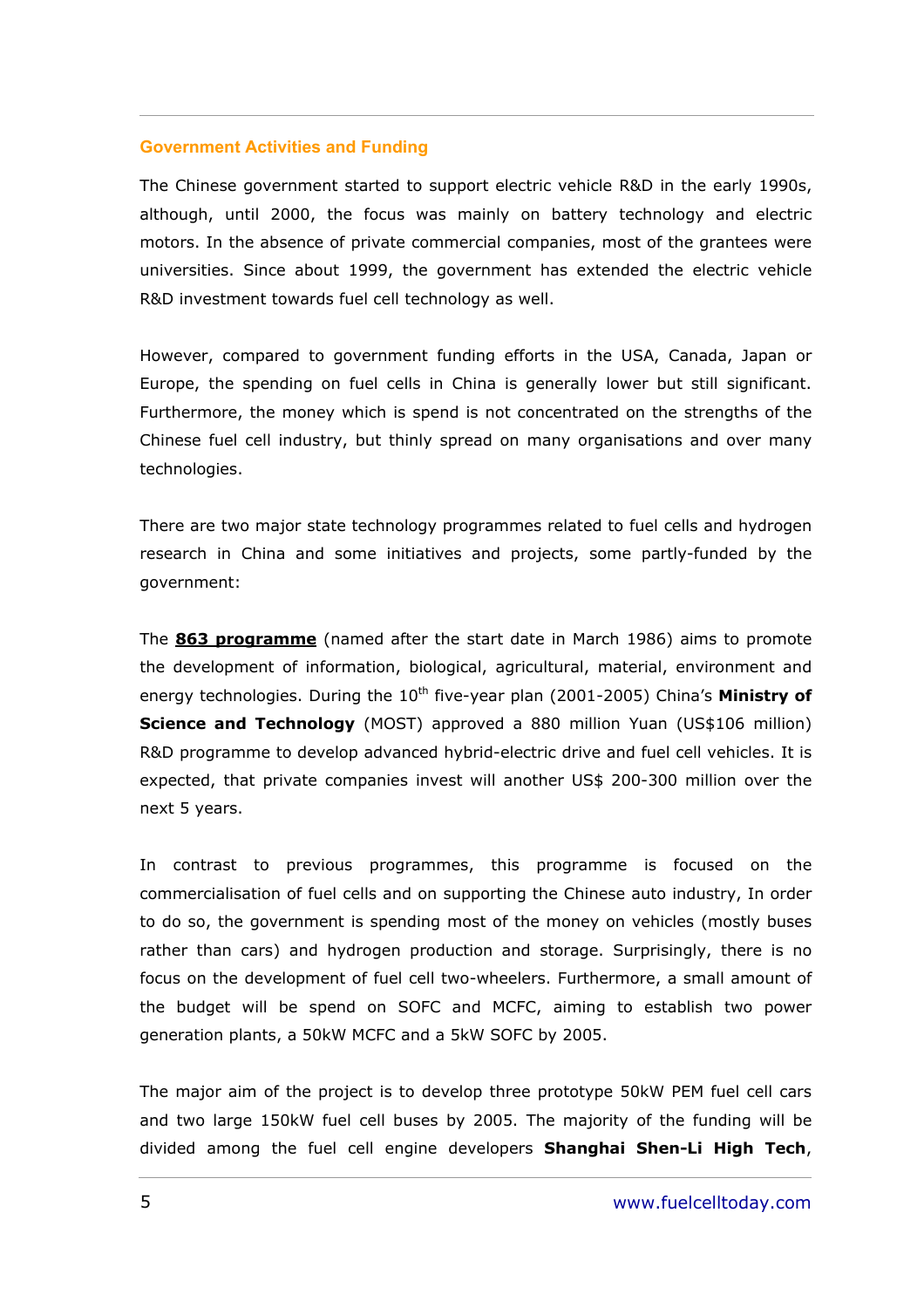**Dalian Sunrise Power** and **Dalian Institute of Chemical Physics** (DICP), along with **Tongji University** and **Tsinghua University**.

Under the funding, Shen-Li High Tech and Dalian Sunrise will develop hydrogenbased engine prototypes for vehicles to be assembled by Tsinghua University and the **Shanghai Fuel Cell Vehicle Powertrain Company**. These demonstration units are seen as a first step towards Chinaís eager plans to use 100 fuel cell buses during the 2008 Olympic Games in Beijing.

Other organisations which will benefit from MOSTís funding include the Automotive Electric Institute of the **Jiaotong University**, the **China Automotive Technology and Research Centre** (CATARC), **Beijing Fuyuan Century Fuel Cell Power** and the **Beijing LN Green Power Company**.

The **973 programme** (named after the start date in March 1997) is another programme funded by the Ministry of Science and Technology (MOST), focusing on more basic research. The government is spending around 30 million Yuan (US\$ 3.75 million) on the research of hydrogen storage materials, fuel cell membranes and catalysts. One of the main grantees in this sector is the **Hong Kong University** (HKUST) which is working on carbon nano materials as a hydrogen storage solution.

Additionally, China has just recently signed multinational agreement with the **Environmental Protection Agency** (EPA) in the USA and the **Italian National Board for New Technology, Energy and Environment** to work together on using hydrogen as a new clean energy source and fuel cell technology

Chinaís two main cities, Beijing and Shanghai have also been selected by the **Global Environment Facility** (GEF), a unit of the **United Nations Development Programme** (UNDP) for the **Fuel Cell Bus Demonstration Project**. The GEF is funding a fuel cell bus project in developing and newly industrialised countries, such as Brazil, China, Egypt, India and Mexico. Under this project, which started in 1996 with the planning process and will see the bus demonstrations during 2004-07, the GEF will sponsor the deployment of six fuel cell buses and one hydrogen filling station each to both Beijing and Shanghai. The project is funded with US\$ 12 million from the GEF, US\$ 10 million from Chinese government, US\$ 5 million each from the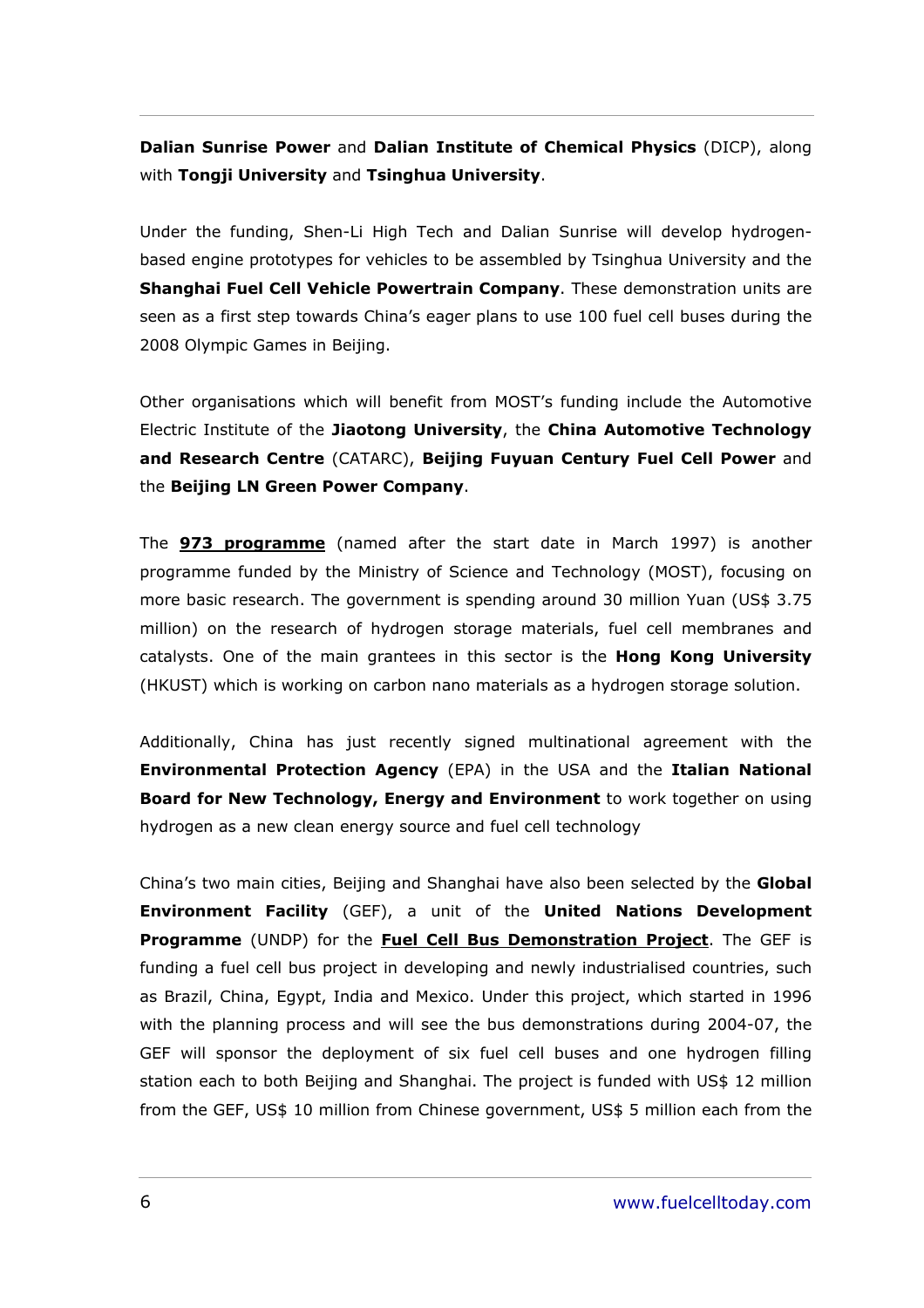cities of Beijing and Shanghai and US\$ 4 million from private companies. It is planed to drive 1.6 million kilometres during the 3-year demonstration trials.

In addition to the GEF hydrogen station, **Shanghai** is working on its own **hydrogen infrastructure project**. The city will host the World Expo in 2010 and is trying to deploy its own clean energy and fuel cell buses for the event. The supply of hydrogen as a fuel in Shanghai will not be as difficult as in many other cities, mainly due to the regionís vast and flexible fuel sources. In Shanghai alone, four chemical companies have been producing enough hydrogen as an industrial by-product to meet at least the near-term consumer needs of Shanghai.

Apart from these activities, there are other foundations and organisations involved in funding environmentally friendly ways of producing energy in China. **The Chinese Academy of Science** (CAS) announced in January 2002 that it intends to make China globally competitive in the field of hydrogen technology. It plans to invest up to 100 million Yuan (US\$12 million) in PEMFC technology over a three-year period. Most of the money will probably go to the Dalian Institute of Chemical Physics.

In 1999, The US based **David and Lucile Packard Foundation** and the **Energy Foundation** launched the **China Sustainable Energy Programme** (CSEP), which funds Chinese non-government organisations and research institutes working on energy efficiency and renewable energy policies with US\$ 5 million per year. The programme is also supported by the Lawrence Berkeley National Laboratory (LBNL).

The **National Natural Science Foundation of China** (NSFC) is an organisation directly affiliated to the State Council for the management of the National Natural Science Fund. The NSFC supports basic research and has sponsored hydrogen storage projects at the **University of Science and Technology of China (USTC)**  and various institutes at the **Chinese Academy of Science (CAS)**.

The US-American **Natural Resources Defense Council** (NRDC), with the support of the **W.Alton Jones Foundation** has worked over the last three years with yhe Shanghai Economic Commision, Tongji University, the Energy Research Institute and the South-North Institute to raise awareness in China regarding the commercialisation of fuel cell vehicles. Furthermore, the NRDC has worked with the Taiwan Institute for Economic Research to facilitate collaboration between Canadian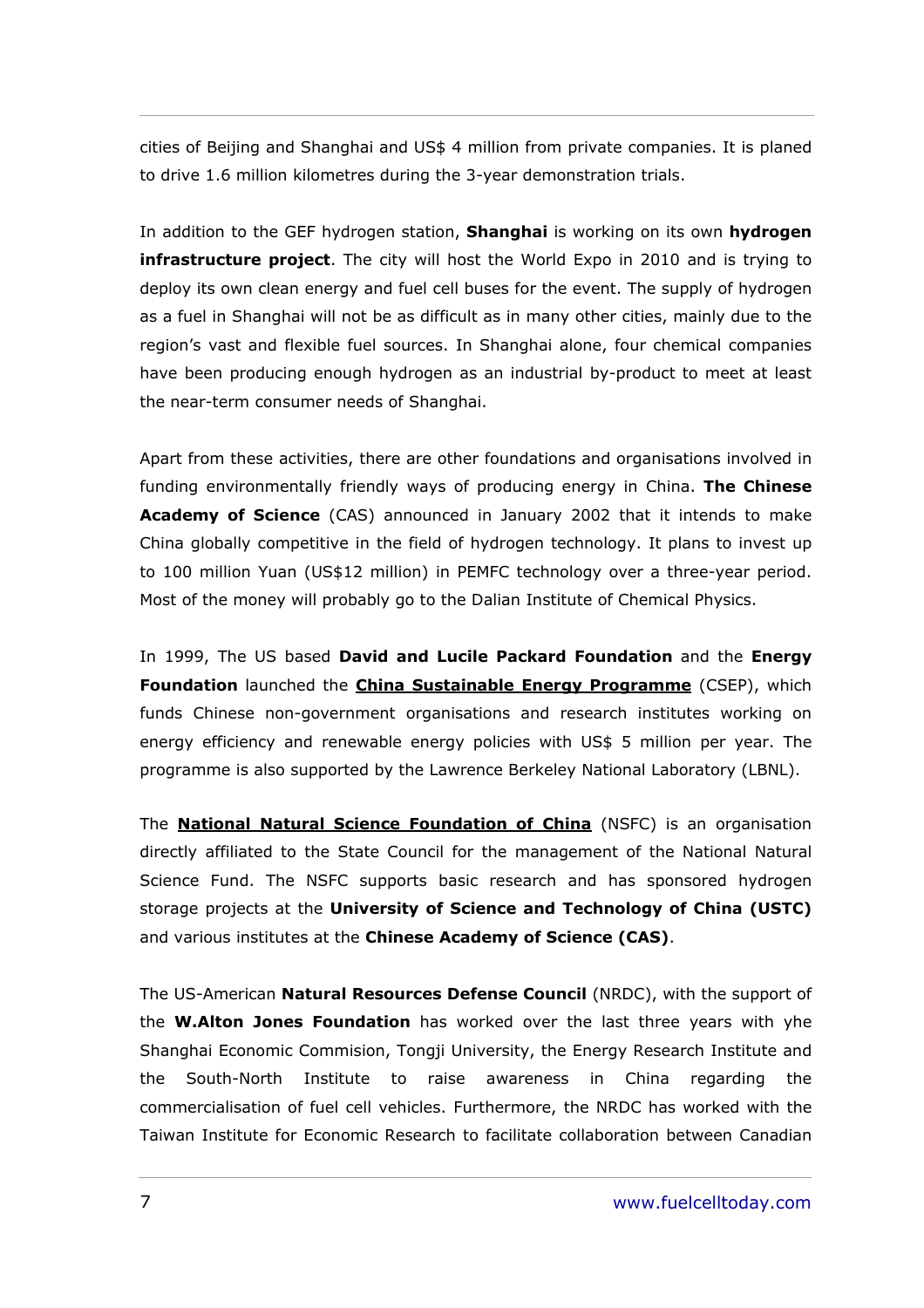Palcan Fuel Cells of Vancouver, the cities of Shanghai and Taipei on fuel cell scooter development.

The Department of Resources Conservation and Comprehensive Utilisation (DRCC), part of the **State Economic and Trade Commission** (SETC) of the People's Republic of China is responsible for energy savings efforts, energy efficiency, renewable energy and the promotion of fuel cell technology development in China.

## **Key Players**

The **Beijing Fuyuan Fuel Cell Group** consists of two companies: the Beijing Fuyuan Century Fuel Cell Power Limited Corporation and the Beijing Fuyuan Pioneer New Energy Material Limited Corporation. **Bejing Fuyuan Century Fuel Cell Power** is developing PEMFC technology. It has developed stacks ranging in size from 3W to 30kW. Prototypes include a 3W system for mobile phones, a 30W system for laptops and a 300W system for scooters or electric bicycles. In 1998 the company developed the first fuel cell powered vehicle in China in conjunction with the Automotive Engineering Department of **Tsinghua University**, installing a 5kW stack into a prototype golf cart. One year later, a sedan car was developed with Tsinghua University. More recently, Beijing Fuyuan has built and tested 40kW PEM fuel cells for cars and 150kW units for buses.

Furthermore, the company has developed a 200W PEM system which it has shipped to the Japanese company QM Soft, which plans to sell 50 of the portable units per month (price about US\$ 3,500).

Sister company **Beijing Fuyuan Pioneer New Energy Material** specialises in the R&D and production of PEMFC components, including carbon, platinum catalysts, composite, metal bi-polar plates and PEMFC membranes.

**Beijing Jinfeng Aerospace S&T Developments Company** is the country's largest producer of hydrogen storing metals and one of 13 manufacturers which have a combined production capacity of 7,000 tons/year. The company is working on possible uses of hydrogen for transport applications.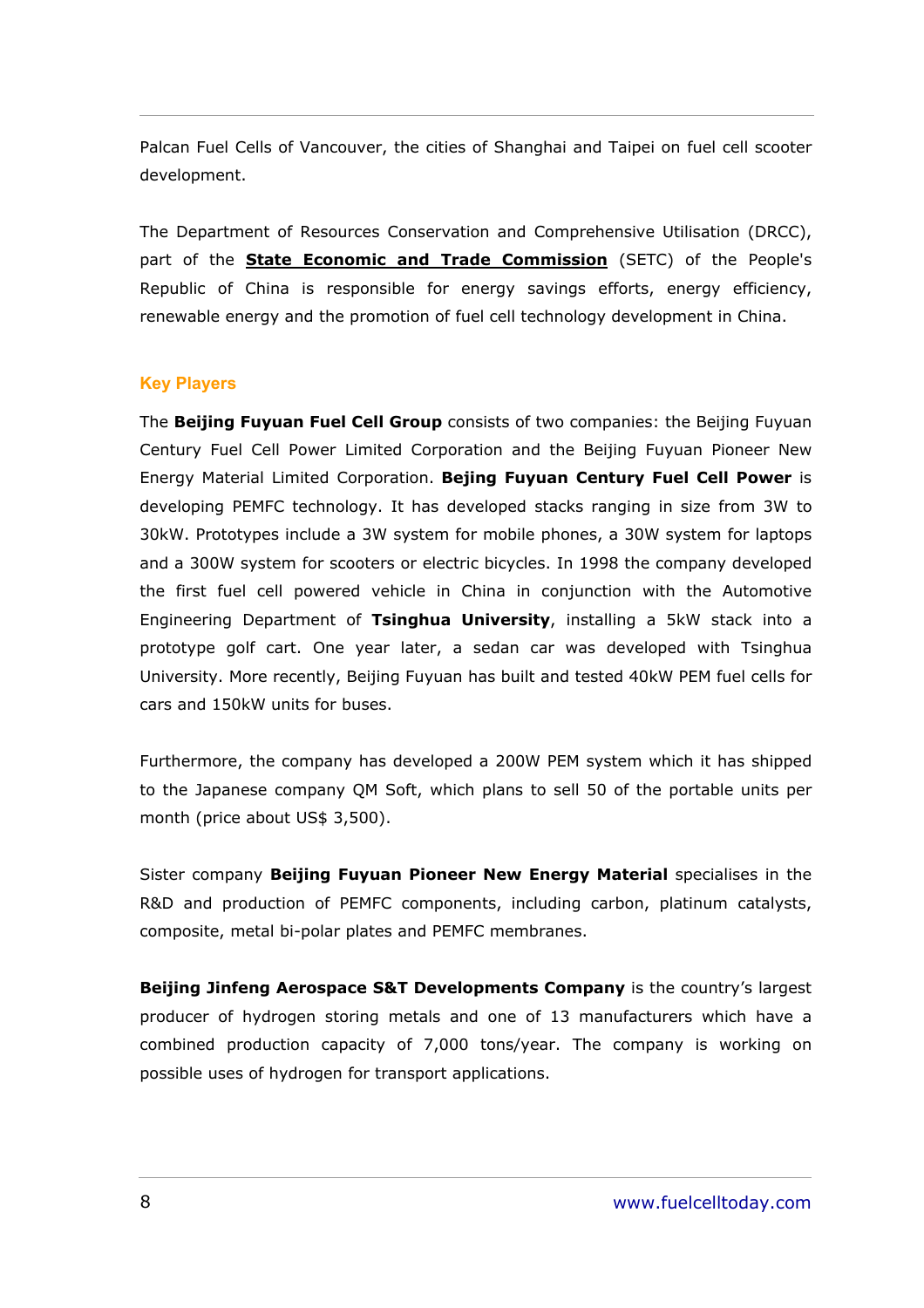The **Beijing LN Green Power Company** (Beijing LN Power Sources), established as the LN Research Institute in 1998, is attempting to transfer their experience in electric vehicles to fuel cells.

In 2001, together with the Electric Vehicle R&D Centre of the **Beijing Institute of Technology** (part of the Chinese Academy of Science), LN Green Power presented a PEM fuel cell powered taxi with a range of 150km and a top speed of around 75km/h. In the same year, a PEM fuel cell car (range 50km, top speed 24km/h) was showcased, which was developed with the **Tsinghua** 



Fig.06: PEM fuel cell car. Source: Tsinghua University

**University** and the Beijing Institute of Technology. Furthermore, a small 12-seater fuel cell bus was presented at the same time.

**BYD Battery Co**, a manufacturer of rechargeable batteries, has reported that a number of its 200 strong R&D team are working on fuel cells, but no details are forthcoming at present. The company is based in southern China, near Shenzhen.

**Cathay Advanced Materials** is a manufacturer and supplier of high purity rare earth materials, metal oxide materials, alloys and yttrium zirconium compounds.

The **Changchun Institute of Applied Chemistry** (part of the Chinese Academy of Science) is working on nickel based alloys for storing hydrogen and on molten carbonate salts. Furthermore, the institute has been working on 1-100W direct methanol fuel cells for portable applications.

The **China Association for Hydrogen Energy** (CAHE) aims to promote hydrogen as a clean fuel for fuel cells and various other applications. The association is organising the HYFORUM event, one of the largest hydrogen and fuel cell related conference in China.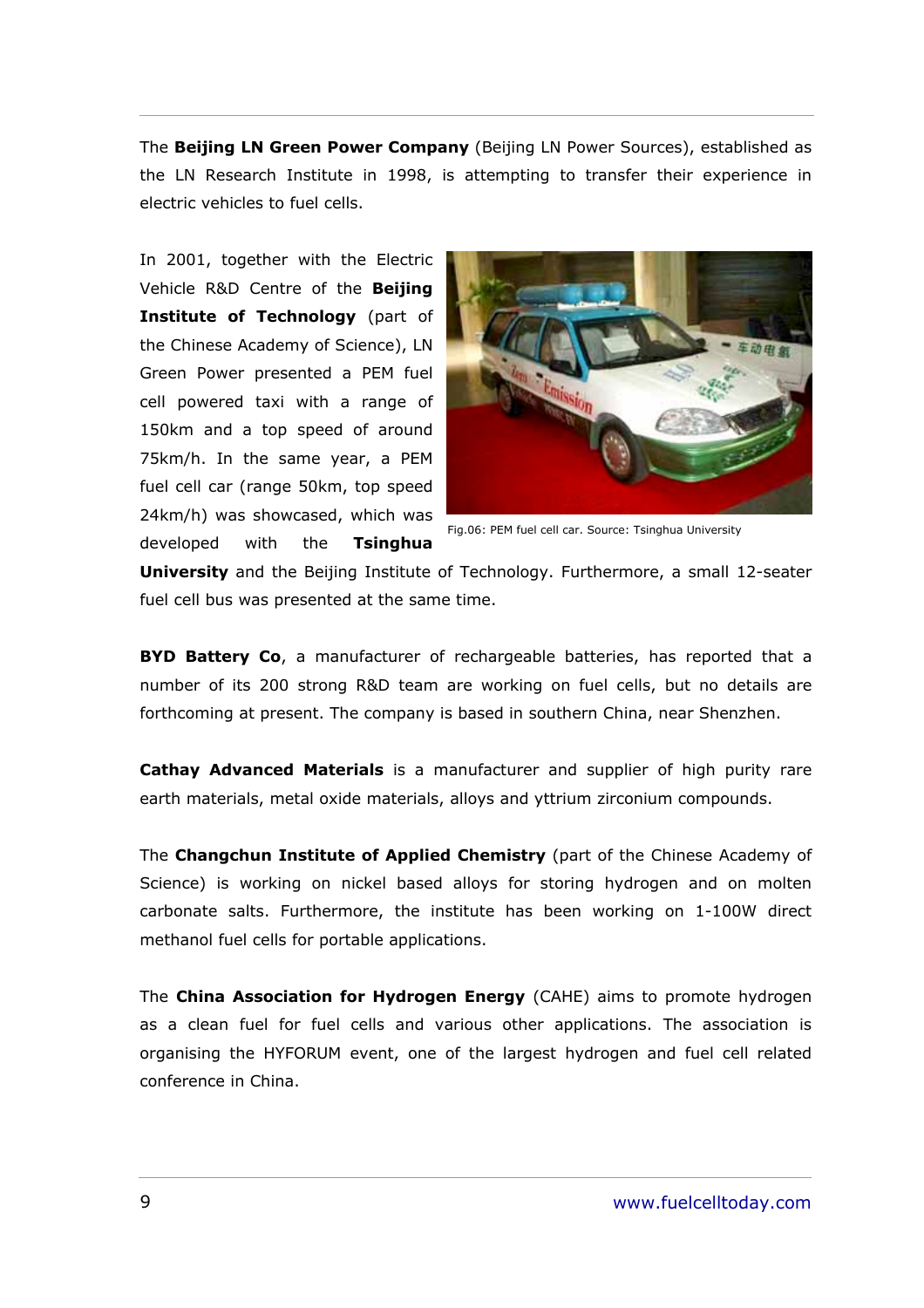

**Dalian Institute of Chemical Physics** (DICP) has been carrying out fuel cell R&D for more than 50 years. During the 1960s to 1970s, Alkaline Fuel Cells (500-600W) were successfully developed. In the 1980s DICP developed an Alkaline free-electrolyte flow  $H_2$ -O<sub>2</sub> fuel cell and a large capacity energy storage fuel cell.

Fig.07: 75kW PEM system. Source: DICP

Other research areas have included the development of thin metal bipolar plates that are easy to manufacture, and the development of MEA manufacturing processes. There has also been some work on direct methanol fuel cells (DMFC) and catalyst development.

In the last decade DICP has been developing Proton Exchange Membrane Fuel Cells, Molten Carbonate Fuel Cells and Solid Oxide Fuel Cells. The centre employs more than 70 researchers and engineers in three different R&D groups



Fig.08: 30kW PEM fuel cell bus. Source: DICP

working on stacks in a range between 1-75kW for small and large stationary, transport and portable applications. DICP has demonstrated various cars and small and large fuel cell buses in 2001-03, most of which had a 30kW PEM stack. In spring 2003, the institute supplied its new 75kW PEM stack to **Tsinghua University** which integrated the unit in a bus. Furthermore, DICP has established a co-operation with **Samsung Electronics** to set up a joint research laboratory for the work on direct methanol fuel cells. In August 2003, DICP has signed a contract with **Toyota** to jointly develop clean energy vehicles, including the use of fuel cells.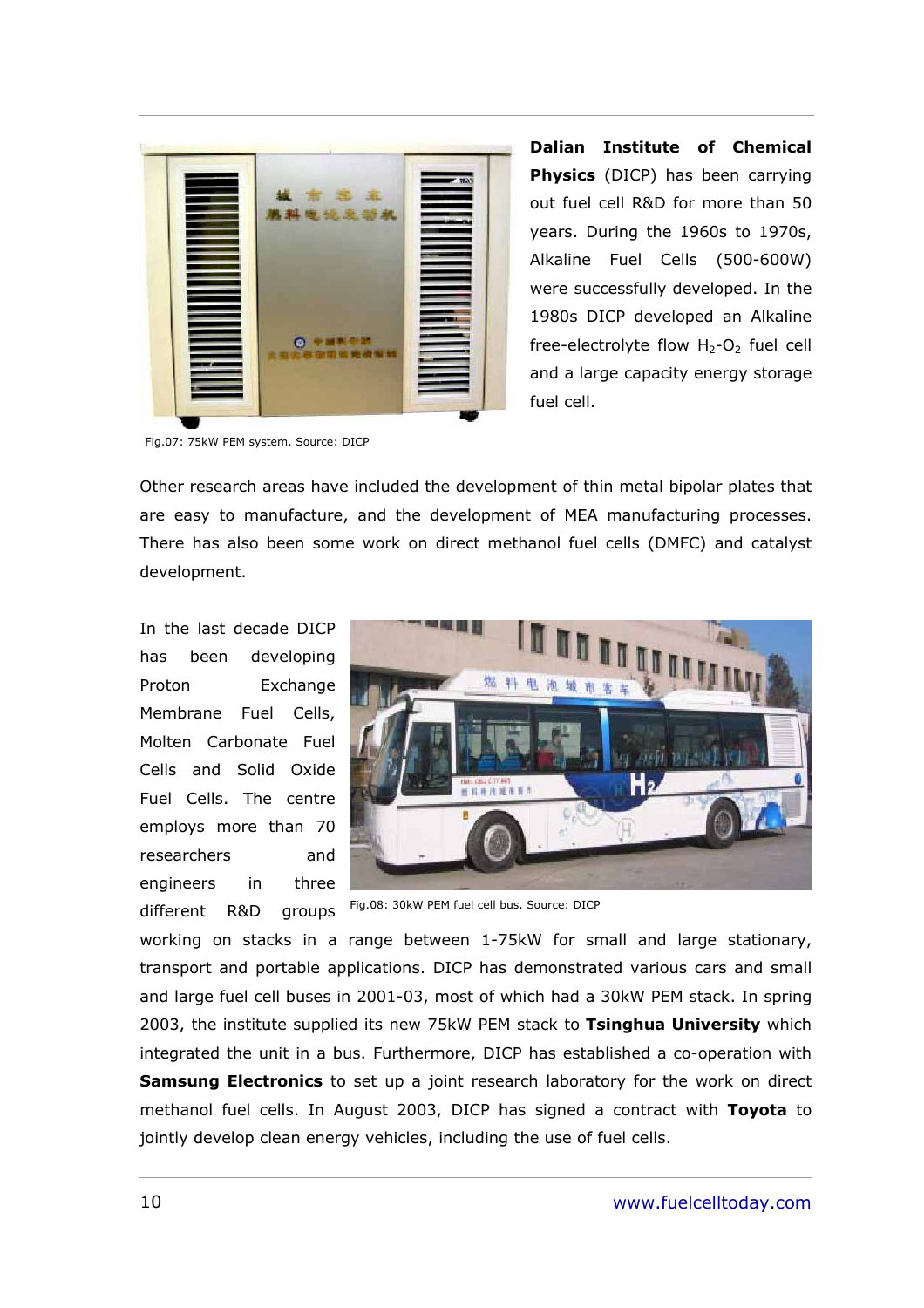In 2001 DICP established **Dalian Sunrise Power Co. Ltd** with a number of other Chinese organisations to commercialise its fuel cell technology. Work carried out by this company includes the development of a fuel cell bicyle powered by a 200W PEMFC in conjunction with DICP and Shanghai Qianhe Bicycle Plant. This was exhibited at the 2001 Shanghai Industry Exposition.

The **Fujian Nanping Nanfu Battery Company** (Nanfu Battery) is the leading battery manufacturer in China. In 2002, the company has signed an agreement with the Dalian Institute of Chemical Physics (DICP) to develop portable direct methanol fuel cells. Nanfu will support these effort with US\$ 1.2 million over 4 years.

The **General Research Institute for Non-Ferrous Metals** (GRINM), is doing research related to hydrogen storage including high-pressure storage and sensors. The general Research Institute for Non-Ferrous Metals is developing hydrogen storage materials using rare earths, titanium, magnesium and nano-hydrogen. They also produce and sell metal hydrides, and hydrogen storage containers for fuel cells for mobile phones, bicycles and motor scooters.

The Centre for Hydrate & Natural Gas Research at the **Guangzhou Institute of Energy Conversion** (GIEC) is working on researching renewable energy technologies. GIEC has received funding from the governmentís 973 programme in order to develop energy and gas storage systems and a small stationary methane fuel cell.

Inner Mongolian **HEFA Rare Earth Science & Technology Development Company** is a Chinese-Canadian manufacturer and distributor of rare earth oxide, hydrogen storage powder, and nickel-hydrogen materials. The company works closely with the **Nankai University** on hydrogen storage technology project. Early developments have resulted in a new magnesium based hydrogen storage alloy which has higher hydrogen storage capabilities than alloys prepared by metal melting methods.

The Department of Materials Science and Engineering at the **Huazhong University** is working on hydrogen storage alloys and the development of new proton exchange membranes.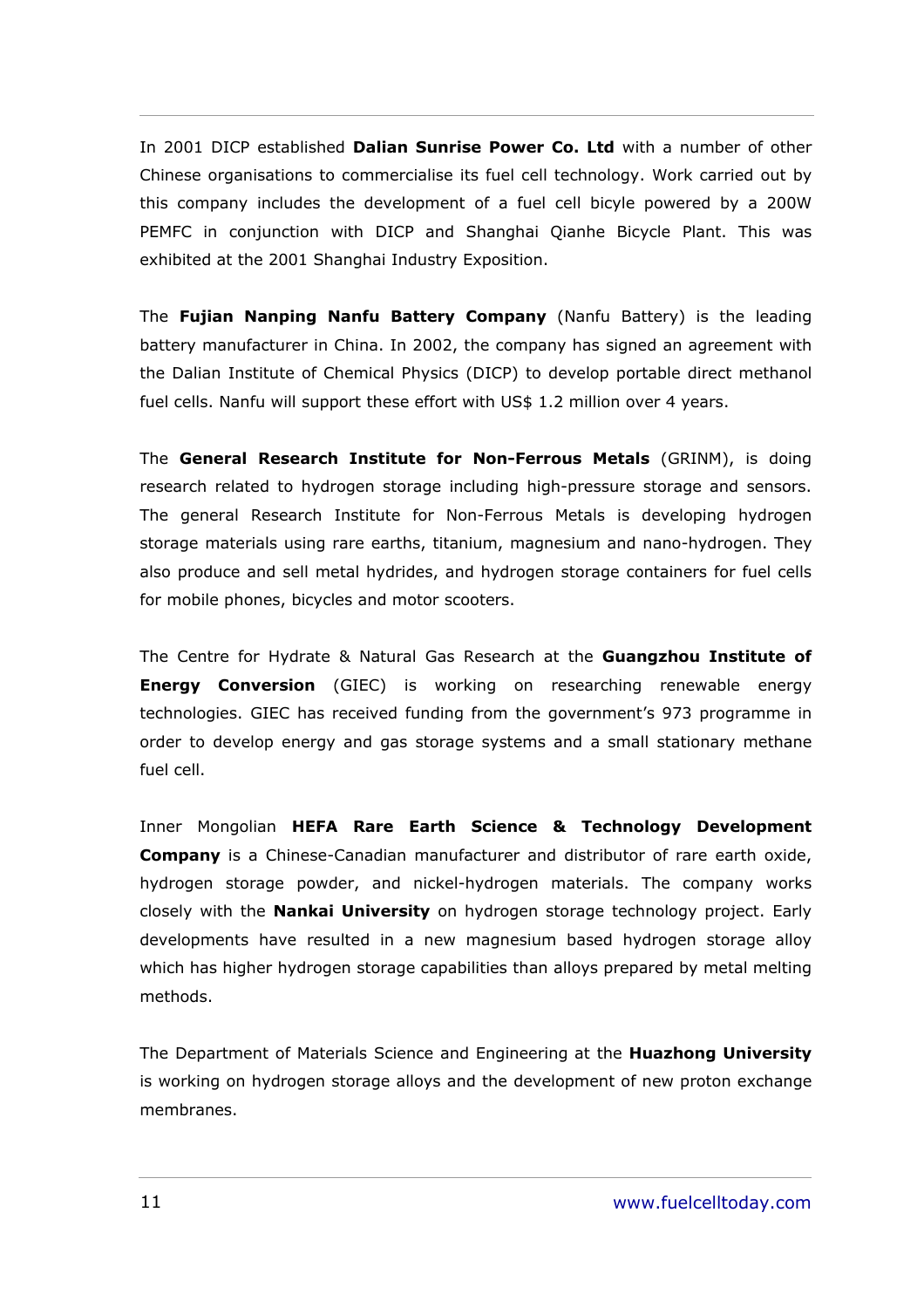**Nanjing BINKI Industry Company** manufactures and supplies perfluorinated ionomer membranes and perfluorinated powder/resin for PEM and DMFC. The company claims that its material has some advantages over Nafion, including isotropy, high crystallinity, and resistance to oxygenation.

The **NewEco Developing Centre** is a renewable business and ecological economy organisation based in Beijing, China. NewEco provides research & development, system design, consulting services in the field of renewable energy, including solar, wind, fuel cell and biomass.

The Canadian fuel cell manufacturer **Palcan Fuel Cells** has signed strategic fuel cell and hydrogen research agreements with various Chinese organisations. This year, Palcan has supplied a 300W PEM stack to bike manufacturer **Shanghai Giant & Phoenix Bicycle** to power a fuel cell scooter and a 1.5kW stack to the **Shanghai Wheelchair Factory** to power a wheelchair.

Furthermore, a 5kW stack will be supplied to the steel, ship and power generator manufacturer **China Shipbuilding Industry Corporation** (CSIC 711), which will integrate the unit into a boat.

The **Pan Asia Technical Automotive Centre** (PATAC) is a US\$50 million, 50-50 joint venture between **General Motors China** and the **Shanghai Auto Industry Corporation** (SAIC). It provides automotive engineering services including design, development, testing and validation of components and vehicles for automotive companies in China and the Asia Pacific region. In 2000, PATAC presented the fuel cell vehicle "Phoenix", a 2.5t General Motors Buick minivan, powered by a 35kW PEM fuel cell with a top speed of around 110km/h.

The **Shandong Blue-Sky New Energy Company** is developing zinc-air fuel cells, mainly to power small electric vehicles, such as bicycles and scooters.

**Shandong University** is working on storing liquid hydrogen and bio-hydrogen. Furthermore, the university is researching ways of reforming and producing hydrogen from ethanol, organic solvents, fodder, methane or by using photosynthetic bacteria.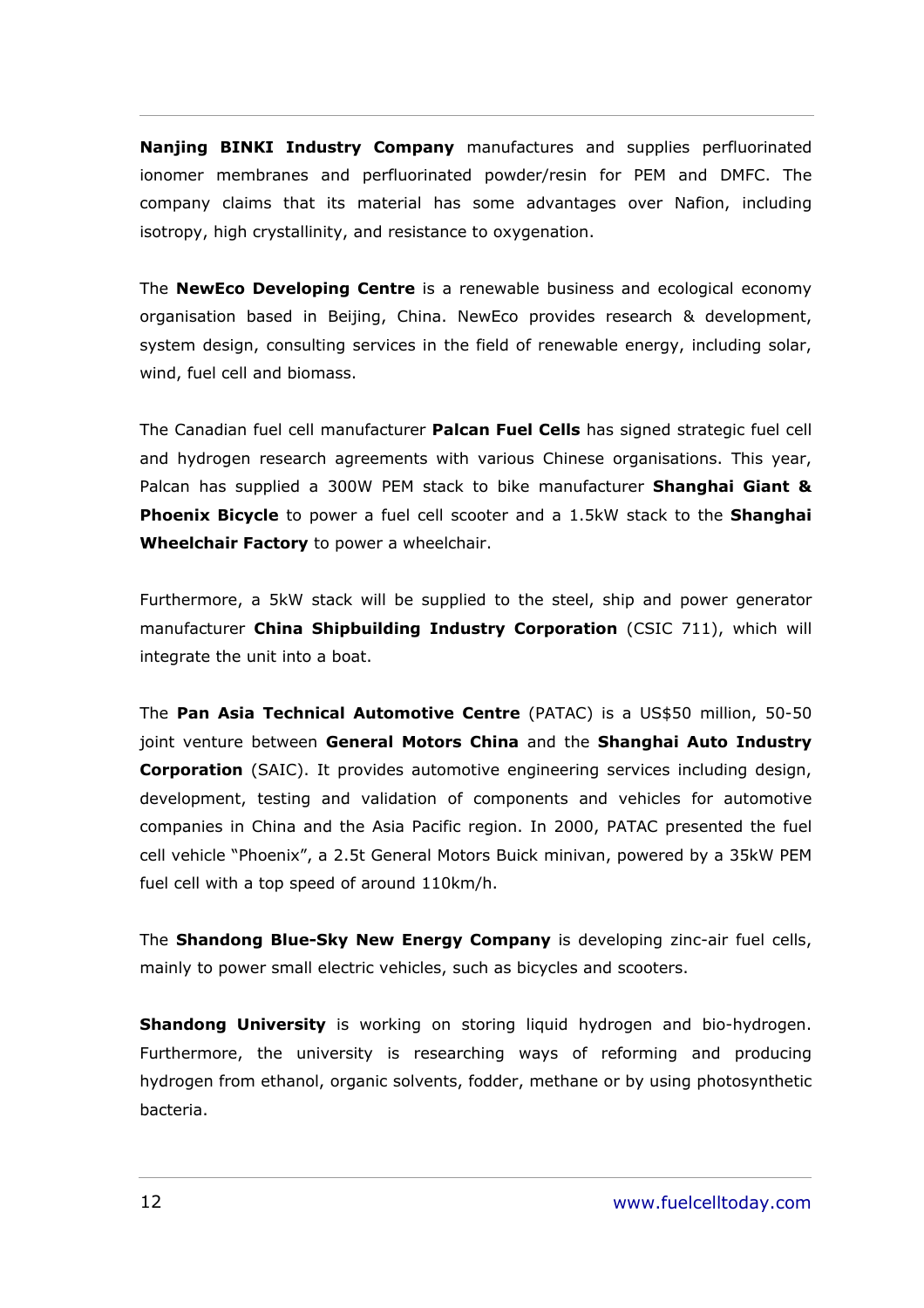The **Shanghai Auto Industry Corporation** (SAIC) is China's largest car manufacturer, producing almost half of the vehicles sold in the country. Apart from its joint fuel cell activities in the PATAC, SAIC is also working on its own developments. In 2003, first fuel cell car prototype,



the company presented its Fig.09: VW Santana, which is the platform for SAICís fuel cell vehicle "Chao Yue 1". Source: SAIC.

the "Chao Yue 1". The car is based on VW's old Santana sedan and can reach a top speed of 110km/h. SAIC has invested US\$ 4.6 million in its fuel cell research campaign and has received another US\$ 10 million from the Chinese government to continue its efforts throughout 2004. The company plans to bring out a small demonstration fleet in 2005.

In 2001, moped and bicycle manufacturer **Shanghai Forever Company** (Shanghai Forever Bicycle) has signed an agreement with Palcan Fuel Cells for the manufacturing and integration of a portable fuel cell system into Forever's popular electric bicycle and low speed electric motor scooters. Furthermore, the two companies have agreed to jointly development and demonstrate further generations of fuel cell powered vehicles.

The **Shanghai Institute of Ceramics**, part of the CAS, is researching and developing materials for planar SOFC stacks.

The **Shanghai Institute of Organic Chemistry** (SIOC), part of CAS, is a leading research institution in organic chemistry in China with significant contributions to the development of national science, economy and defense. As a leader in PEM research, SIOC has made prominent advances in partial fluorine PEM. SIOC is the primary shareholder of **Shanghai TL Chemical Company** which was established in 2002 to develop and commercialise PEM and MEA technologies.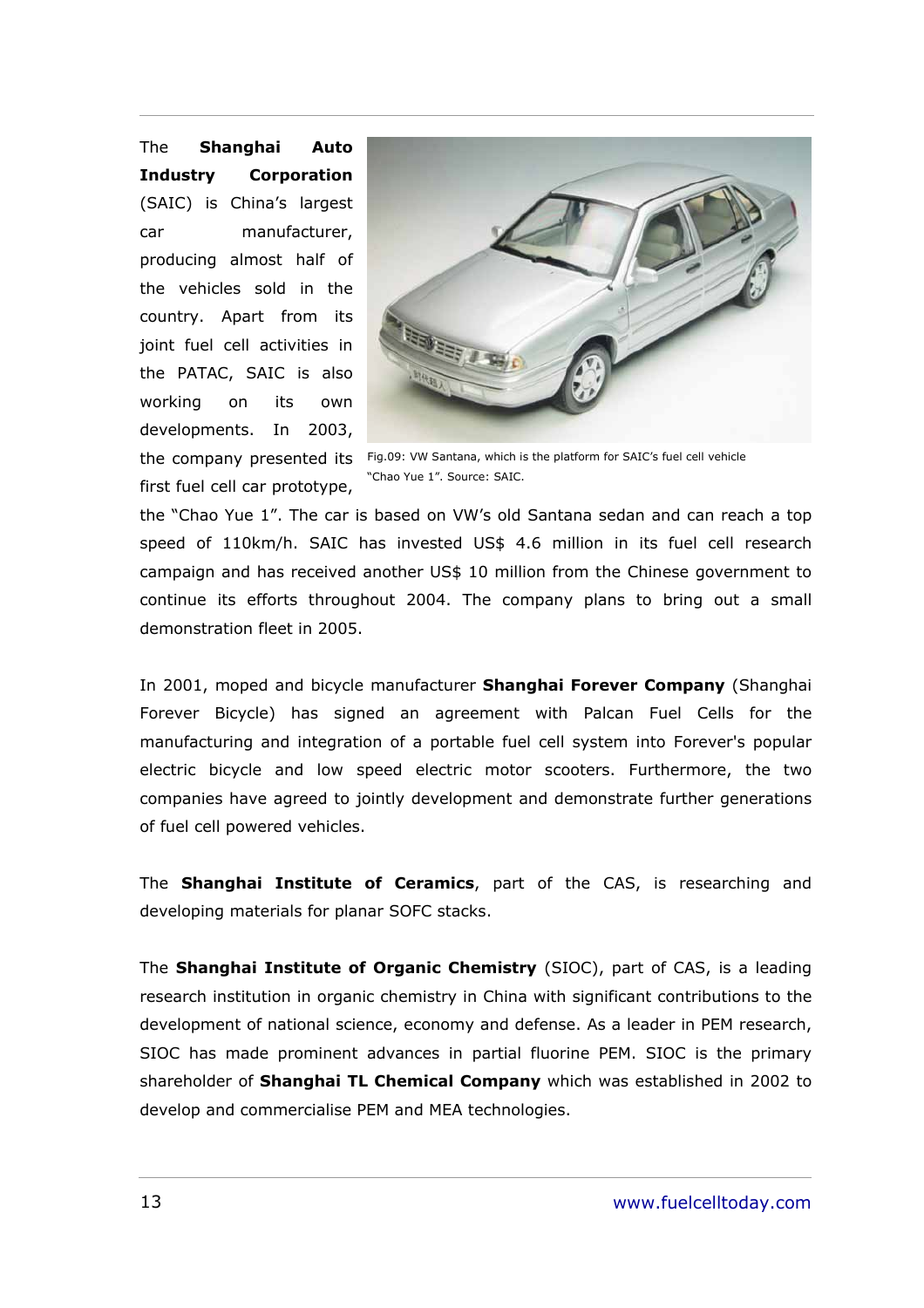The Institute of fuel cells at the **Shanghai Jiao Tong University** is working on small stationary (<10kW) PEM and MCFC and electrolysers. The university has received a US\$1.8 million funding from the Chinese government to support these efforts. Future work will include the development of 3-5kW residential PEM units, 1kW SOFC units and 10-50kW molten carbonate fuel cells.

Founded in 1998, **Shanghai Shen-Li High Tech Co Ltd** (God's Power High Tech) is developing PEM fuel cells for a whole array of applications, from portable power to mini-buses. Currently employing around fifty people, it has developed a series of prototypes, ranging in output from 10W to 50kW. Future projects include the development of fuel cells in the 1-10W range to power mobile phones and other



Fig.10: 500W PEM bicycle. Source: Shen-Li

devices. Shen-Li has successfully demonstrated a 2.5kW PEM scooter, a 40kW car, a 500W bicycle (jointly developed with **Su-Zhou Machinery**)and a 4.8kW small sightseeing vehicle with plans for a 30-80kW PEM minibus.

The company has been supported by the government's 863 programme to develop PEM membranes and a 30kW stationary power unit and has also received funding from the local government in Shanghai to develop a 5kW small stationary unit. Shen-Li has a close working relationship with the **Shanghai Institute of Organic Chemistry**.

**Shanghai Yung-Qiang Technology**, a subsidiary owned by Shanghai Marine Diesel Engine Research Institute is working with **Palcan Fuel Cells** on manufacturing and developing various hydrogen and air fuel subsystem components for Palcan fuel cells. Yung-Qiang will invest around 800,000 Yuan (US\$ 98,000) on a new lightweight container development for Palcan's proprietary low pressure metal hydride storage material.

The **South-North Institute for Sustainable Development** (SNISD) is a Chinese non-profit NGO based in Beijing. It works on legislation, regulations and policy of environmental protection and sustainable development, and promotes the use of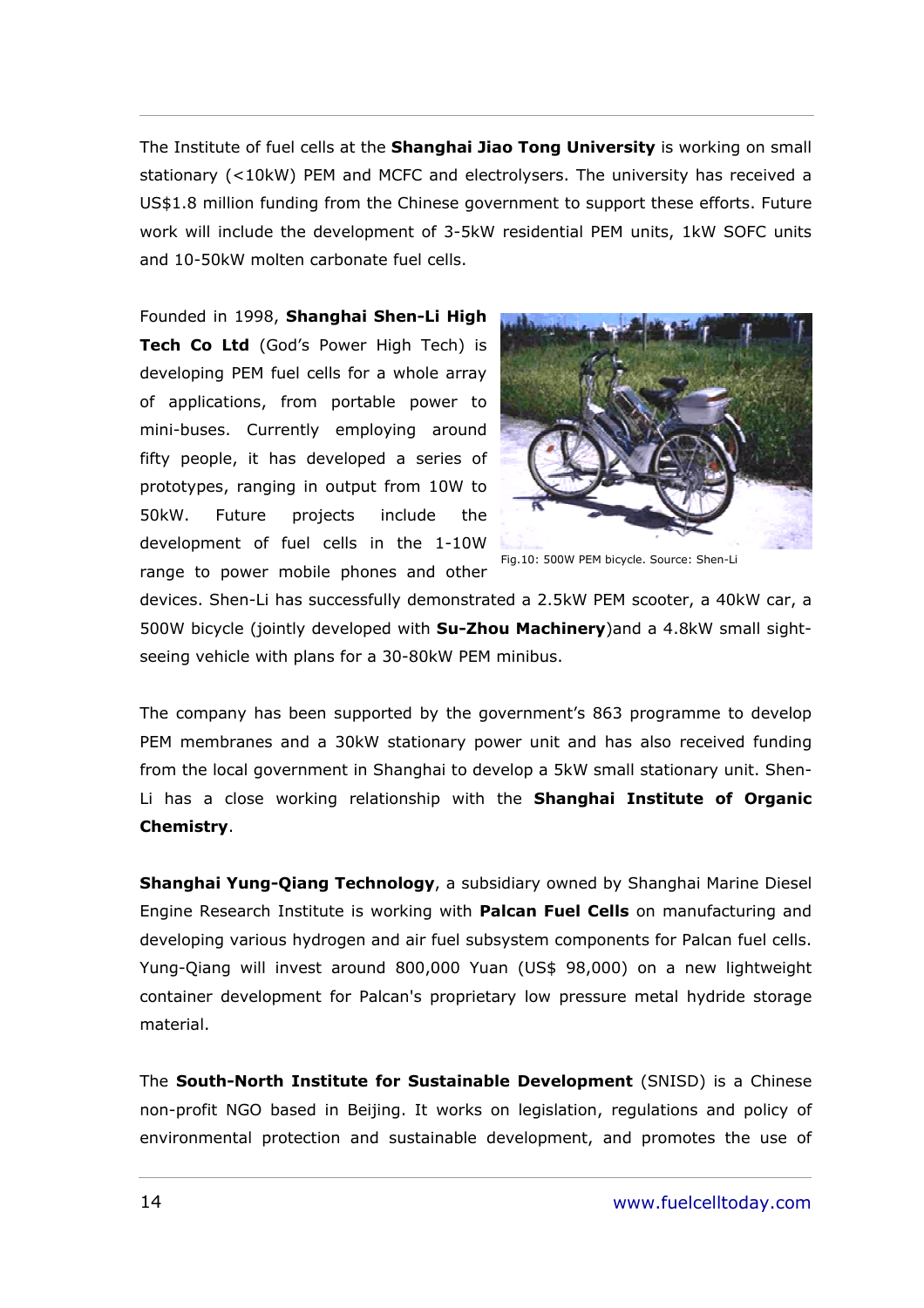renewable energy, especially in the Asia-Pacific region. Its fuel cell related work includes an ongoing project which aims to develop a ten year strategy for the development and commercialisation of fuel cell vehicles in Shanghai.



Fig.11: Small Antelope Electric Bike which the company plans to equip with fuel cells. Source: Suzhou Small Antelope Company.

Electric bike producer **Suzhou Small Antelope Electric Bicycle Company**, part of the Suzhou Chuangyuan Group has signed an agreement in 2002 with Palcan Fuel Cells for the development of a fuel cell powered bicycle based on the Small Antelope electric bike and incorporating Palcan's PalPac portable fuel cell system. Another joint venture with **Beijing Fuyuan Century Fuel Cell Power** aims to develop 100-5,000W fuel cells for scooters and motorbikes.

The Centre of Automotive Engineering at the **Tongji University** is working on the promotion of fuel cell and hybrid vehicles, a project funded by the China Sustainable Energy Programme. The companyís research centre also has experience in PEM vehicle development and created the spin-off company **Shanghai Fuel Cell Vehicle**  Powertrain, which is one of the main grantees of the government's 863 programme. The company is expected to produce 5-7 prototype fuel cell passenger cars within the next few years, using engines of either 30kW or 40kW capacity.

**Tsinghua University** is in charge of the National Key Fundamental Projects: ìFundamental Research for Hydrogen Production, Storage and Transportation in Large Scale and Relative Fuel Cells" and "Fuel Cell Engines Used for Buses." The university is working on developing PEM fuel cells, fuel cell engines and making hydrogen from ethanol. In 1999, Tsinghua demonstrated a 5kW PEM fuel Fig.12: PEM fuel cell bus. Source: Tsingua University